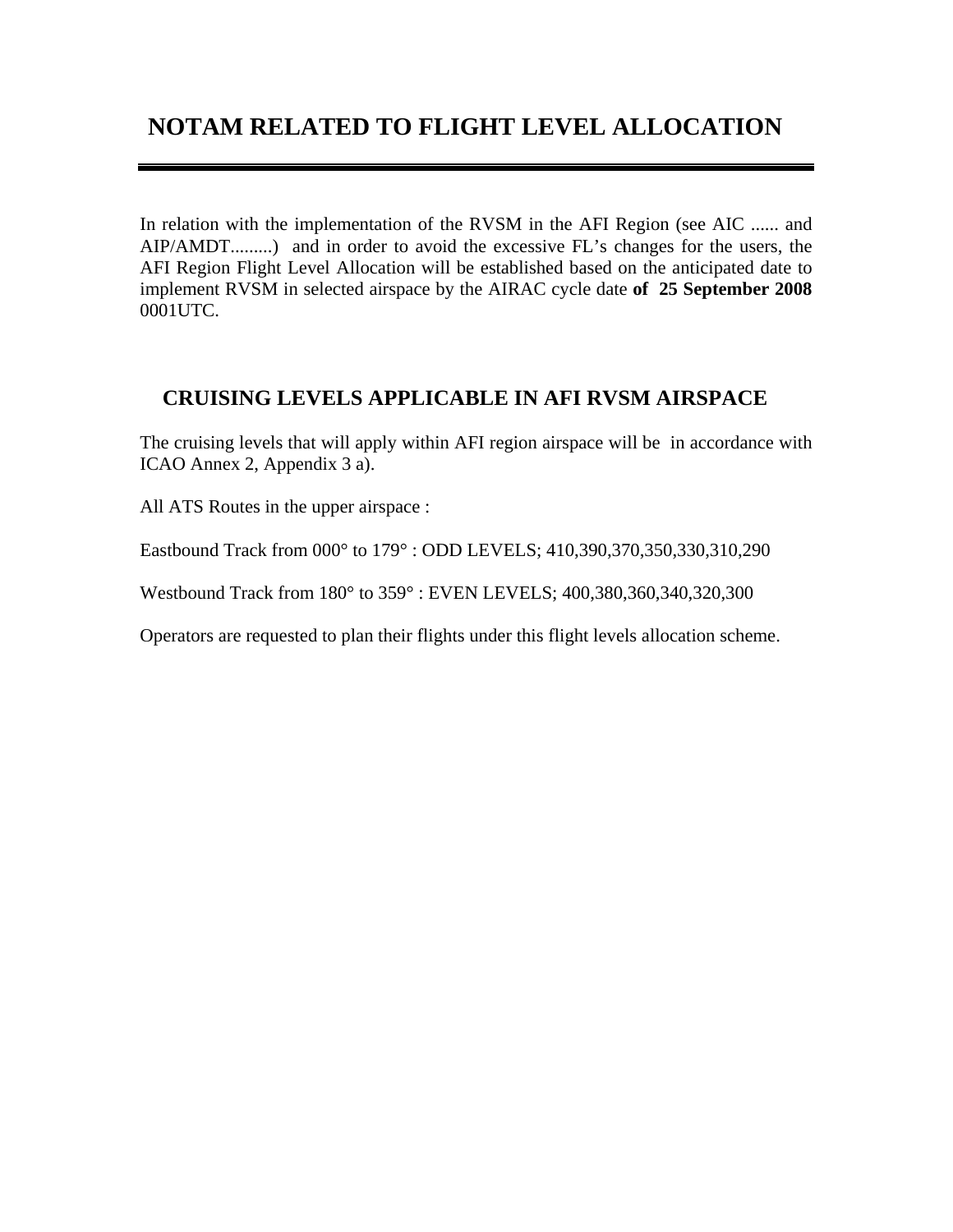

<sup>------------------------------------</sup>